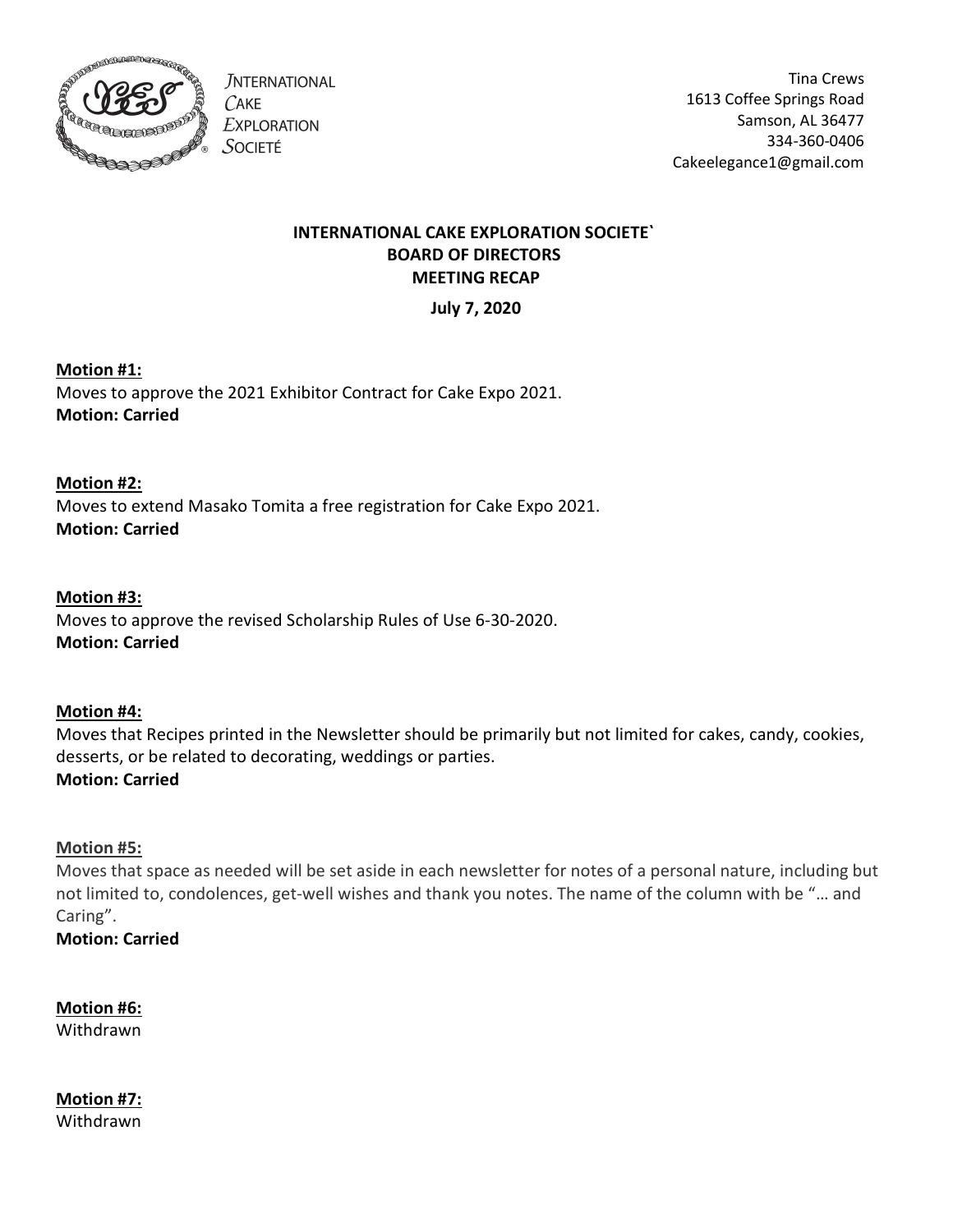#### Motion #8:

Moves that at least once each year per the schedule of the Newsletter Committee, each Board Committee Chair, Standing, or Special Committee Chair write a report, ad, or article to be submitted to the Newsletter as an update to keep the members informed as to what their committee is working on to encourage excitement and participation of our members.

Motion: Carried

#### Motion #9:

Moves the month immediately following Expo be the month that the Newsletter is not published, with a "Special Expo Edition" to be published the following month.

Motion: Carried

#### Motion #10:

Moves to extend the 2021 Expo Coordinator application deadline to 6:00 pm EDT Saturday, August 15, 2020. Motion: Carried

#### Motion #11:

Moves to accept the following updated Job Descriptions as submitted by their Committee Chairs: President, Treasurer, Representation Committee, Secretary, Programs, Certification Test Administrator, ICJ Lead Proctor. Motion: Carried

#### Motion #12:

Moves that in the absence of an onsite Annual Representatives Meeting, a virtual meeting will be comprised of two sessions scheduled by the Representative Liaison which will suffice to qualify for serving on the BOD or Expo positions. There will be no travel expenses reimbursed for these virtual meetings. Representatives and Ambassadors will still be required to submit a recap to their members and the Representative Liaison. Motion: Carried

# July 2020 Treasurers Report

From the month of June, 2020

## Bank of America

## Checking Account

Beginning Balance: \$ 6,977.09

Ending Balance: \$ 13,703.91

Income: \$ 16,335.22

Expenses: \$ 75.40

Savings Account